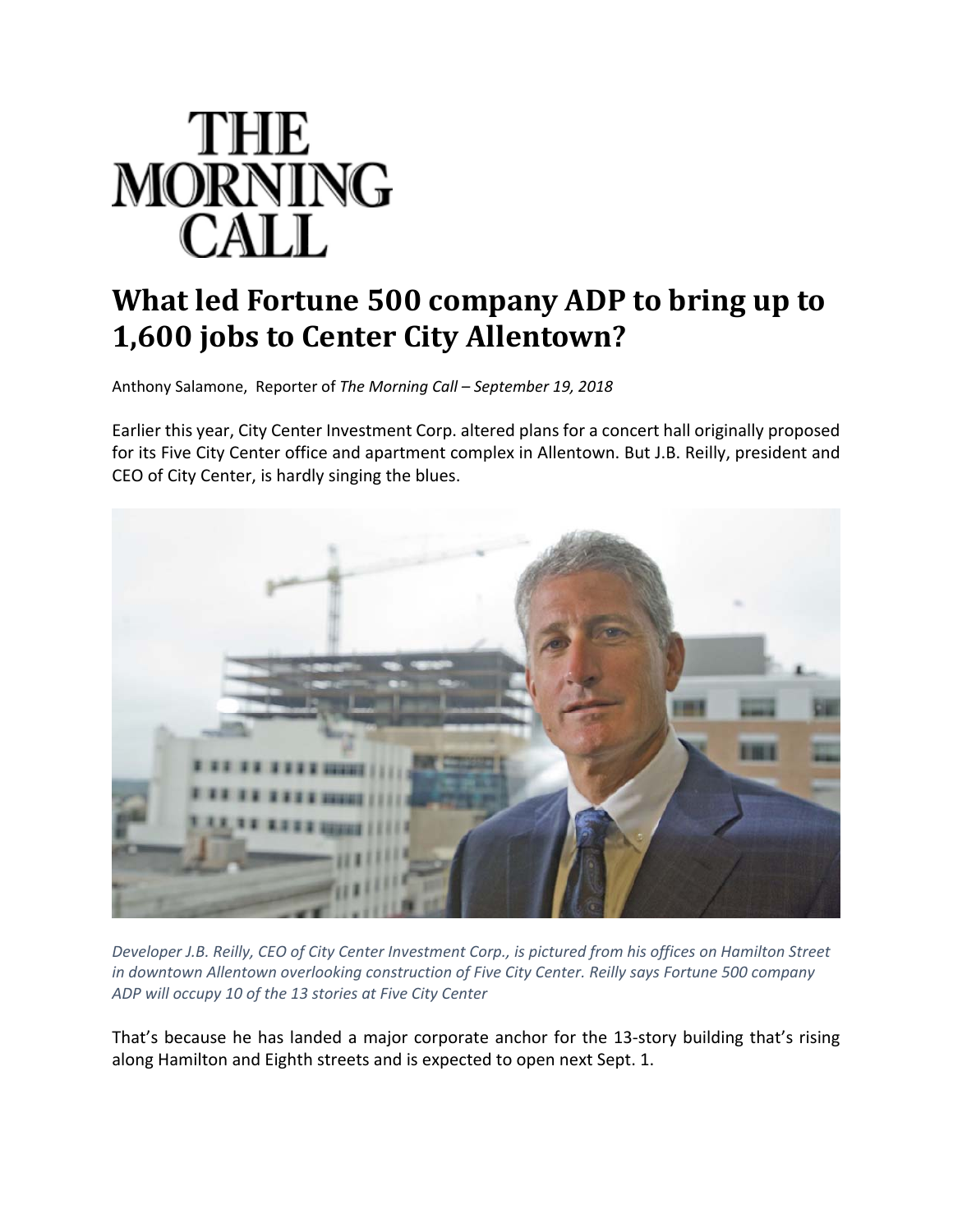Payroll processing giant ADP eventually will bring up to 1,600 employees to the Five City Center office building, making it the city's largest downtown employer by far — even eclipsing stalwarts such as PPL Corp. and Lehigh Valley Health Network.

About half — 850 employees — will be relocating from three area sites, according to the ADP. Based on the company's intention to fill 10 of the 13 floors of the high rise, Reilly has no doubt it is one of City Center's biggest corporate catches in its seven-year existence.

"They're taking two‐and‐a‐half times as much space asthey have now," Reilly said of ADP. "When you can retain a Fortune 500 company and facilitate the expansion of a business like this, it's a huge benefit to the Valley and to Allentown."

Developer J.B. Reilly, CEO of City Center Investment Corp., is pictured from his offices on Hamilton Street in downtown Allentown overlooking construction of Five City Center. Reilly says Fortune 500 company ADP will occupy 10 of the 13 stories at Five City Center. (Harry Fisher / The Morning Call)

Ahead of a Thursday ceremony to commemorate the placing of the last steel beam at Five City Center, Reilly spoke at length to The Morning Call about the significance of landing the Fortune 500 company.

Speaking at times in measured words at his company's sixth‐floor headquarters at Two City Center at 645 Hamilton St., Reilly said City Center began discussing the move with ADP officials about a year ago.

"Our understanding was they were evaluating a variety of options both in state and out of state," Reilly said.

He and others also knew that ADP, which has about 650 employees at the Iron Run Corporate Center in Upper Macungie Township, was unable to expand there, and it had been looking at relocating to an urban setting. It also has about 200 employees in downtown Allentown, at Two City Center and The Morning Call building, both owned by Reilly and in the city's Neighborhood Improvement Zone.

ADP, or Automatic Data Processing Inc., is a publicly held company that offers software and services to manage payroll, benefits and time and attendance. ADP has served more than 740,000 clients in 140 countries and found itself at No. 243 on the most recent Fortune 500 list with about \$13.3 billion in revenue for its most recent fiscal year, up about 8 percent from a year earlier.

An inside sales position at ADP in the area would typically pay \$35,000 to \$45,000 in base salary annually, with bonusestied to performance, a source familiar with the company's operationstold The Morning Call in June.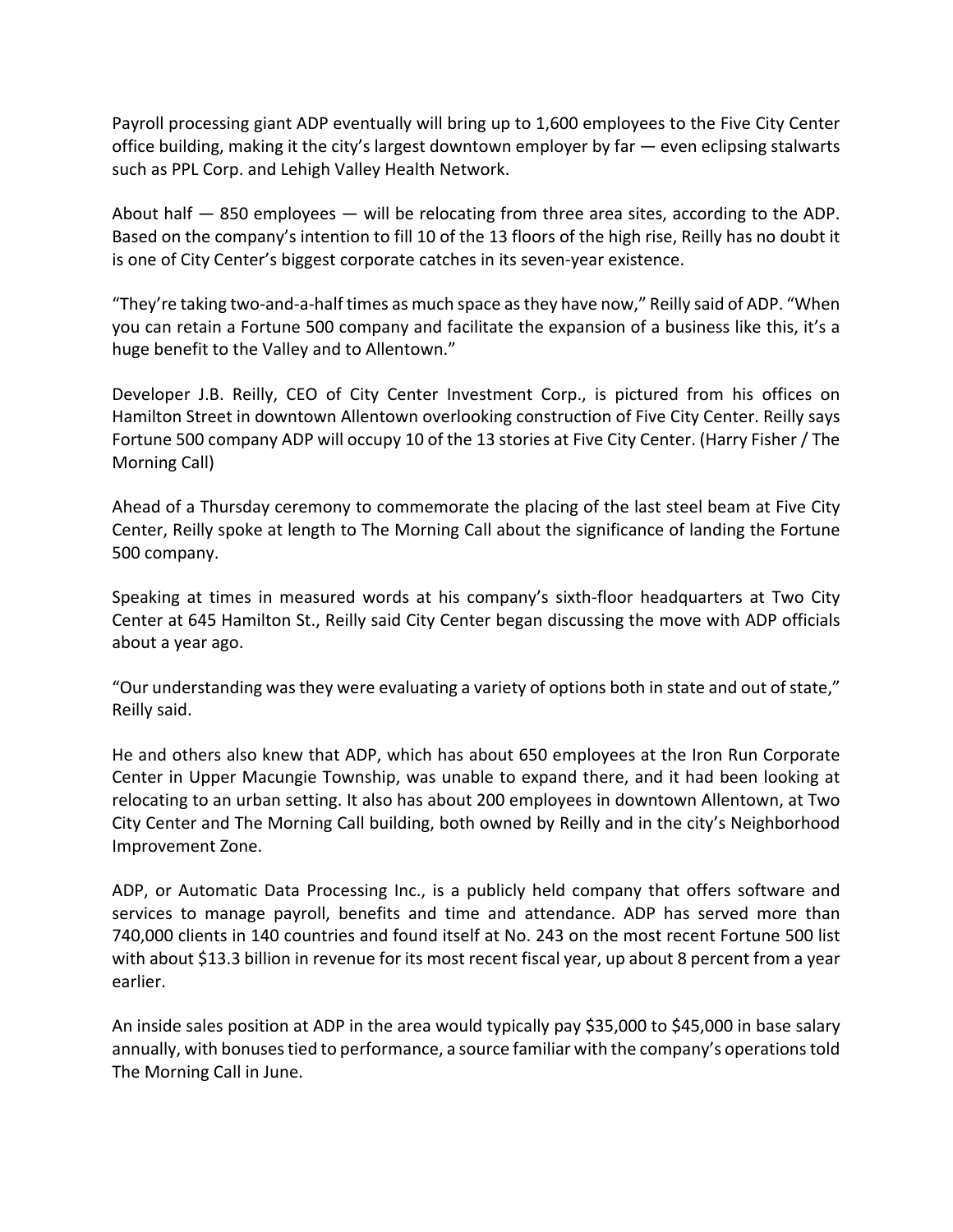ADP spokeswoman Joanna DiNizio said via email the company made a "strategic decision" to consolidate in Five City Center. Though Reilly and others have pegged the total number of jobs that ADP eventually will bring to Five City Center at about 1,600, DiNizio would not confirm the number. When repeatedly pressed on the issue, DiNizio said the initial number of jobs downtown would be 850, but that "growth is anticipated."



*This is a rendering for the proposed Five City Center in Allentown. (City Center Investment Corp.)*

Five City Center is designed to accommodate 2,000 workers, City Center spokesman Jeff Vaughan said.

She also said the company, which first arrived in the Valley in 2006, was drawn here because of the region's colleges and strong talent pool.

"We will continue to tap these opportunities, and others, whenever we are looking to fill open positions," she said.

While neither Reilly nor DiNizio elaborated on the genesis of the deal, Don Cunningham, CEO and president of Lehigh Valley Economic Development Corp., said the process that married ADP and the developer began nearly two years ago. ADP was looking at three or four different markets to consolidate and grow, Cunningham said, and site selection experts scouted the Valley along with other markets.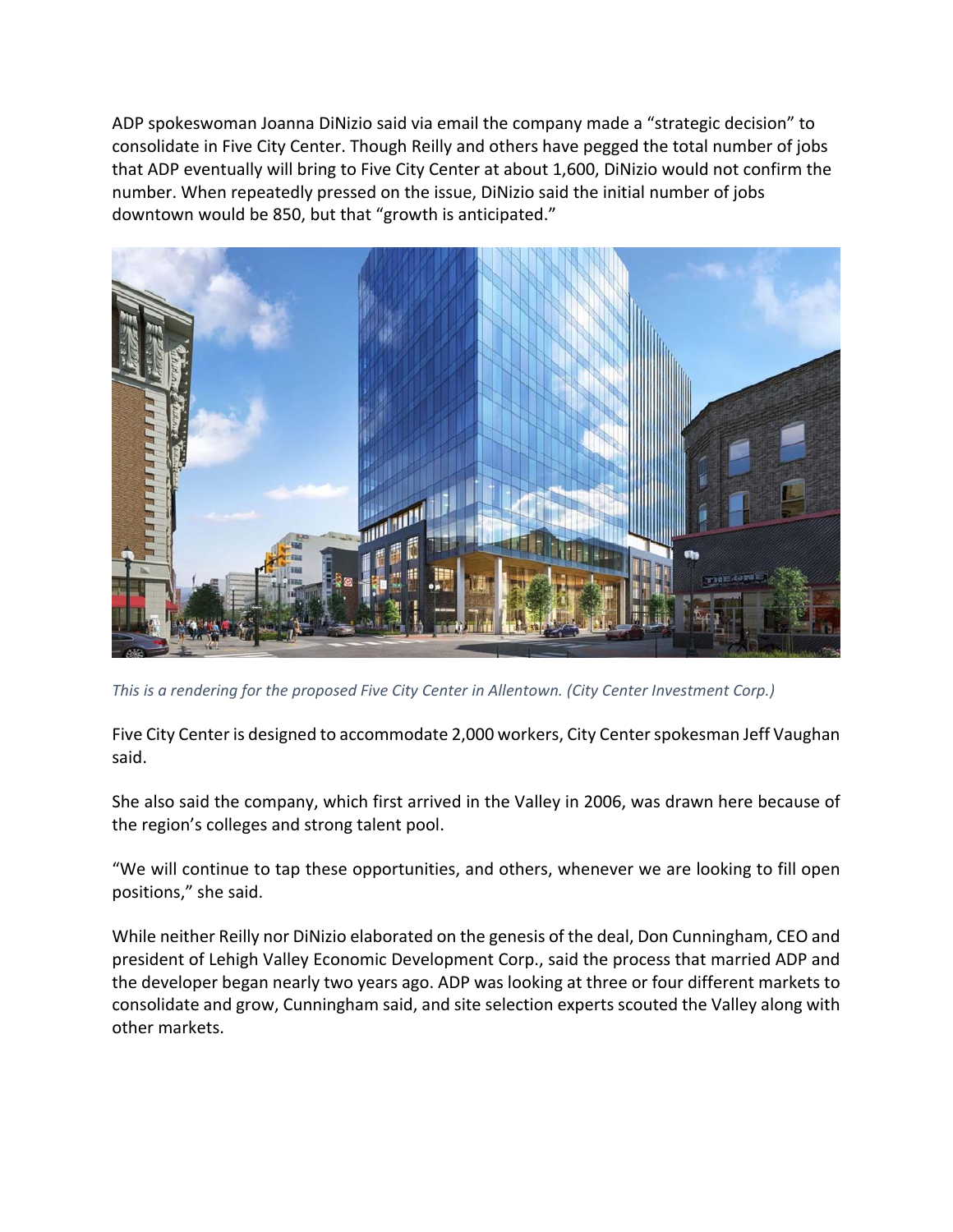City Center became involved and was able to convince ADP on Five City Center, Cunningham said. The project's code name, "Project Inside Sales," reflects the work at local ADP offices. DiNizio said the new offices will be known as a "Sales Center of Excellence."

"And obviously the NIZ is a big selling point on price," said Cunningham, referring to Allentown's unique taxing district. Under the NIZ, developers like Reilly can tap their tenants' state and local nonproperty tax payments, including the income tax withheld from employee paychecks, to help pay their construction loans. That allows those developers to offer tenants reduced rents.

"Consolidating regional offices has been kind of a strength for the Lehigh Valley, and we can continue to grow it," Cunningham said.

Many large companies such as ADP have been moving to urban centers, said John Boyd Jr. of The Boyd Co. Inc. of Princeton, N.J., a corporate site selection firm.

"Companies want their head and back offices, and regional headquarters, to be in the downtown settings," said Boyd, who said he does not have ADP as a client. The Valley, he said, is different from major cities for its lower cost of living, among other attributes.

"This will be another signature win for northeastern Pennsylvania's highly regarded and very successful economic development," Boyd said.

"To be able to retain a company like this, that is expanding by more than doubling their operation, and to keep that company in Pennsylvania and also in an urban environment, is a huge coup for Pennsylvania and, obviously, a huge coup for Allentown," Reilly said.

He noted ADP's decision is "extraordinarily significant" for Allentown revitalization and shows a company committed to a major investment in jobs and growth. He said the decision speaks of the Valley's educated workforce with the number of post‐secondary schools turning out thousands of graduates each year.

The last time the Valley saw this kind of business expansion, Reilly said, was when Olympus relocated its corporate headquarters during the mid‐2000s, bringing 700 white‐collar jobs to Upper Saucon Township.

## **ADP**

**Year it came to Lehigh Valley: 2006 Year founded: 1949 Headquarters: Roseland, N.J. Number of employees: 57,000 worldwide Number of clients: 740,000 in more than 140 countries Website: adp.com Fortune 500 ranking: No. 243, down three spots from 2017**